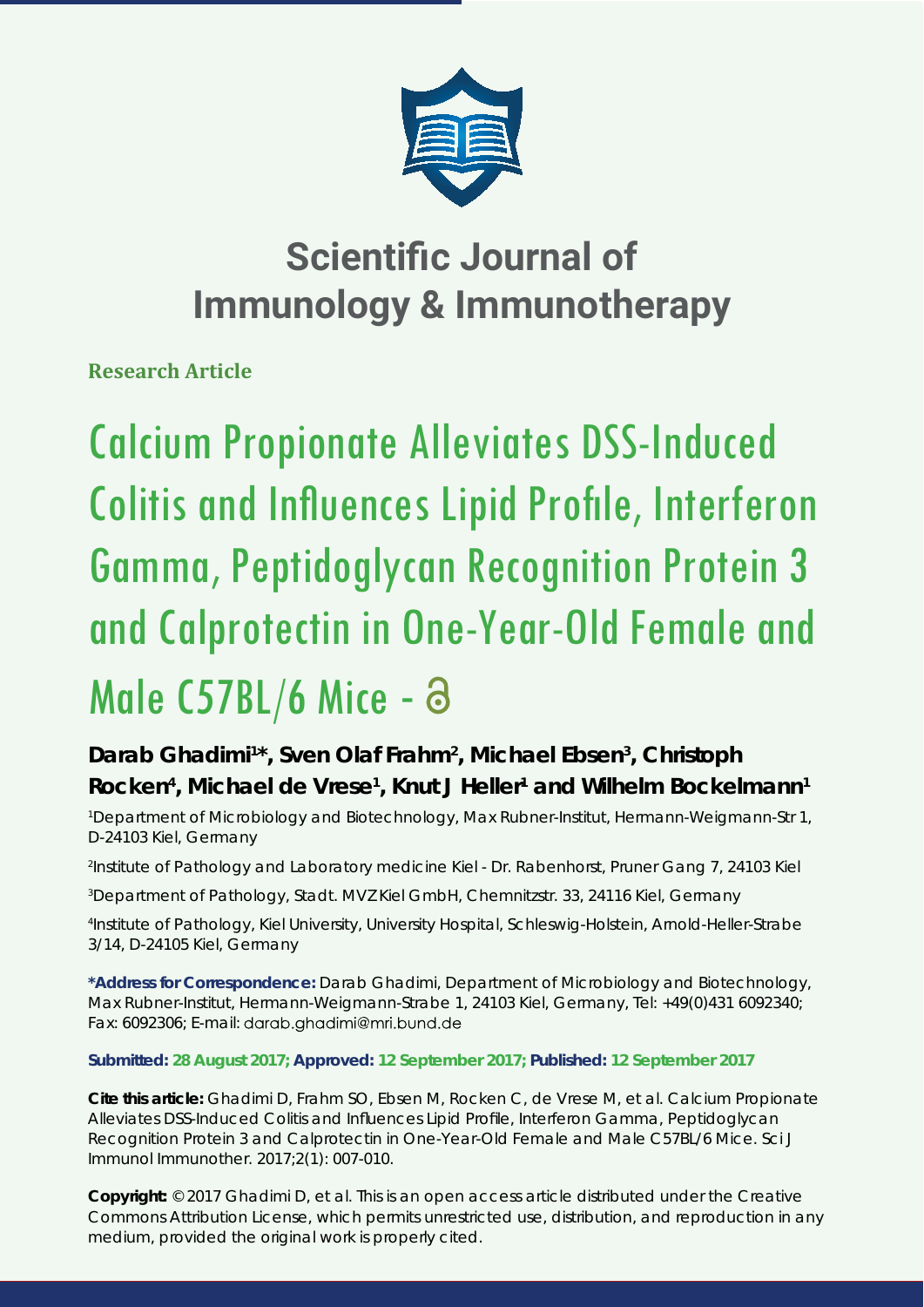

# **ABSTRACT**

Although Dextran Sodium Sulphate (DSS)-induced colitis in a murine model is frequently used to investigate the health benefits of probiotic bacteria and Short-Chain Fatty Acids (SCFAs), there has been little research attempting to verify these effects - in particular those of calcium propionate - in middle- aged mice that are at higher risk because of their reduced immuno-competence and calcium signal generation, which is known to decline with age. Since patients with ulcerative colitis exhibit reduced Ca2+ signalling and DSSinduced colitis results in colonic smooth muscle hyper contractility with increased Ca2+ sensitization, we investigated the effects of Calcium Propionate (CP) in middle-aged mice under inflammatory conditions. Sixty female and male C57BL/6 mice were divided into four groups. Control Group 1 received drink water only, Inflamed Group 2 received DSS, positive control Group 3 received DSS plus Sodium Butyrate (SB), and Group 4 received DSS plus CP for 7 days in their drinking water *ad libitum*. Clinical signs of inflammation were monitored daily and histology of colons was examined on day 8. Plasma samples were analysed for key biomarkers of metabolic disorders and liver inflammation. Administration of CP ameliorated DSS-induced colitis/inflation and attenuated the sum of histologic colitis scores. CP reduced plasma IFN- and calprotectin while enhancing PGIyRP3 in response to DSS treatment. Gender-specific and age-specific differences in immunological and metabolic responses of mice, following inflammation, to probiotics and enteric beneficial microbiome metabolites should be taken into account. In addition to immuno-competence, however, calcium signal generation may represent a novel mechanism by which gut microbiota regulates host metabolism.

a

**Key words:** Calcium Propionate; Colitis; Dextran; Sodium Sulphate; Ifn-γ; Old Age

# **ABBREVIATIONS**

CP: Calcium Propionate; DSS: Dextran Sodium Sulphate; ELISA: Enzyme-Linked Immunosorbent Assay; EFSA: European Food Safety Authority; GPCRs: G-Protein-Coupled Receptors Such As GPR41 and GPR43HDACs: Histone Deacetylases; FFAR3: Fatty Acid Receptor 3; IBD: Inflammatory Bowel Disease; IFN-γ: Interferon gamma; MTOR: Mammalian Target of Rapamycin; Pglyrp3: Peptidoglycan Recognition Protein 3; PPAR-γ: Peroxisome Proliferator-Activated Receptor Gamma; SB: Sodium Butyrate; SCFAs: Short-Chain Fatty Acids; STAT1: Signal Transducers and Activators of Transcription; TLRs: Toll-Like Receptors

# **INTRODUCTION**

Previous studies have provided molecular evidence for diet and gut microbiota dependency in age-health axis and revealed that alterations in intestinal microbiota composition are associated with several chronic conditions, including obesity and inflammatory diseases [1-7]. Other data suggest that the diversity of gut microbiota changes with age [8] and indicate an overall rearrangement in the aged-type microbiome of the pathways involved in the production of SCFAs [9]. SCFAs, primarily acetate, propionate, and butyrate, which are the major end products of carbohydrate metabolism in e.g. commensal bifidobacteria, have immune and metabolic roles like *in vitro* and *in vivo* anti-inflammatory and fat-burning properties [10,11]. It has been shown that SCFAs, by themselves, affect colonic inflammation and fat deposition and protect against high-fat dietinduced obesity [12-16]. SCFAs exert their biological effects on inflammation and immune/metabolic responses through direct and indirect engagement of different cellular receptors and signalling pathways like GPR41, GPR43, TLRs, PPAR-γ, mTOR and two major SCFA signalling mechanisms, namely inhibition of HDACs and activation of G-GPCRs [13,17-21]

Several lines of evidence have indicated that age-related decrease in calcium signal generation plays a profound role in an agedependent decrease in the proportion and function of T cells that may contribute to poor cell-mediated immune function and agerelated immunodeficiency [22-25]. Another increasingly recognized age-related immune disorder is increased inflammatory response as a consequence of multiple defects at the early stages of the T cell signalling pathway, including calcium mobilization, MAPK activity and NF-κB activation [26]. With respect to the involvement of T cells and Ca signalling in the Dextran Sodium Sulphate (DSS)-induced colitis, it has been reported that (i) T cells are a major contributor to the IL-10 pool in the gut during colitis [27], (ii) the migration of T cells to the colon is impaired during colitis [28], (iii) DSS-induced colitis results in colonic smooth muscle hyper contractility with increased Ca2+ sensitization [29], (iv) dietary calcium decreases disease activity in mice with DSS-induced colitis [30], and suppresses adipose tissue oxidative and inflammatory stress in mice and humans [31] and (v) dietary compounds-induced activation of the extracellular calciumsensing receptor, which is distributed throughout the gastrointestinal tract, reduce colonic inflammation and promote intestinal homeostasis in DSS-induced colitis [32].

As metabolic and immune-related pathways intersect at numerous levels [33], metabolism and body composition, followed by immune system, begin to change early in middle-age. For example, previous studies have shown that middle-aged adults often show visible signs of aging such as a 5-10 kg accumulation of body fat [34] and that fat mass peaks at middle age or early old age and then declines substantially in advanced old age [35]. This general acceleration in body fat accumulation, particularly middle age specific fat, is attributed mostly to changes in energy expenditure levels which are reduced physiologically with increasing age. However, under normal physiological conditions, the body metabolic system is able to manage extent and duration of availability of excess calories. But local or systemic inflammation negatively affects energy metabolic processes [2,7,16,26,32,36-41]. The functional consequence of an agedependent up-regulation of the inflammatory response and weight gain is that inflammation increases body fat accumulation, and body fat accumulation further promotes inflammation. The result is a vicious cycle of metabolic lethargy and increased insulin resistance followed by weight gain and increased inflammation. Hence, when an individual starts to gain weight, it may become difficult to relieve the body from this constant inflammatory pathway [32,36,42,43]. Collectively and based on these data, besides age-related physiological low secretion of body metabolism-regulating hormones and changes in energy expenditure, low level of enteric beneficial microbiome metabolites, as consequences of intestinal dysbiosis, may contribute to body and abdominal fat accumulation, a feature of middle and advance adult age implicated in obesity and diabetes.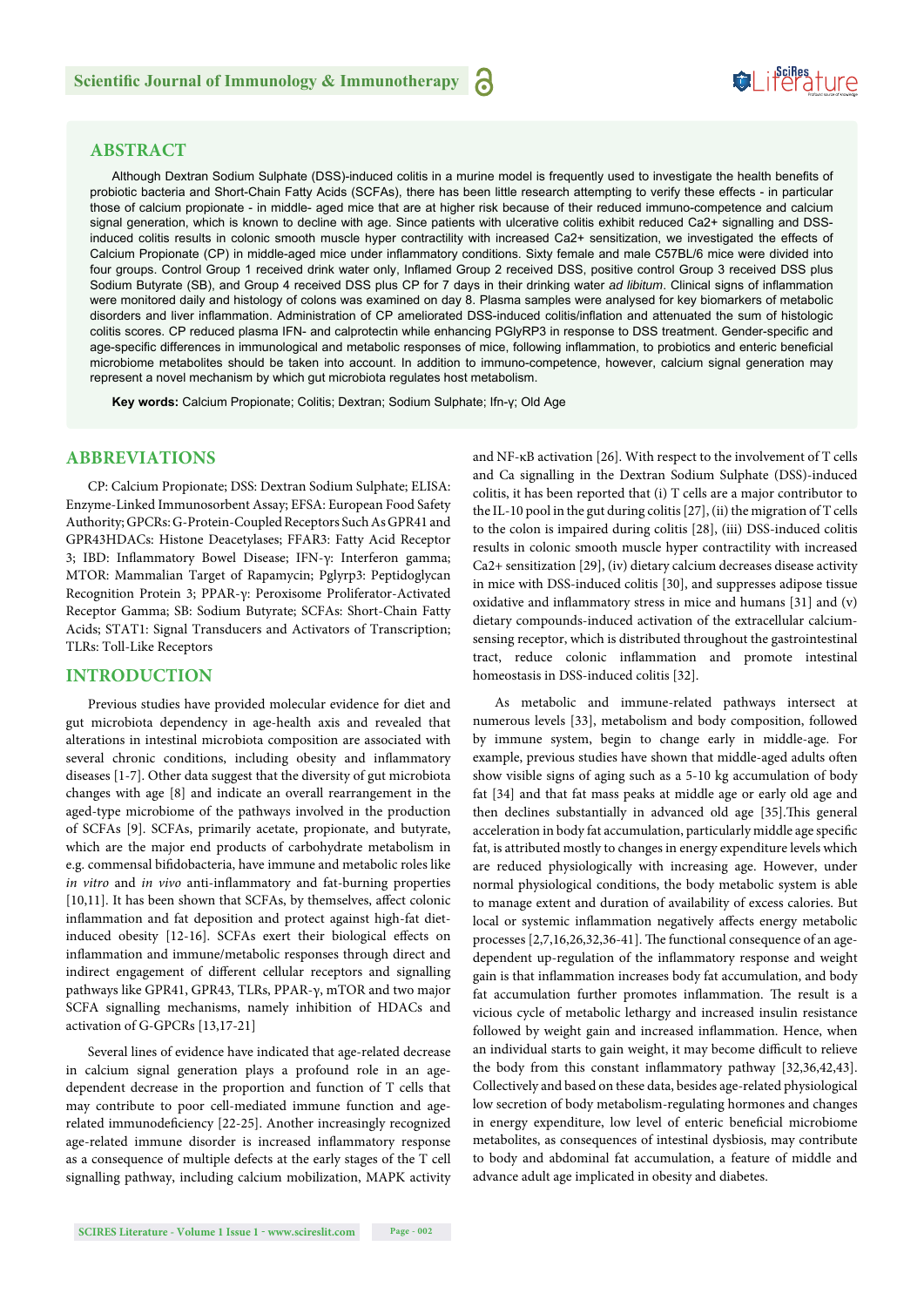Several previous studies have shown effects of DSS on colitisassociated markers such as reduced body weight, colon shortening and epithelial damage in young 6-8-week-old mice [6,18,44].

Since the biological activities of calcium propionate have been studied and feeding Calcium Propionate (CP) alone to mice for 10 days at levels up to 300 mg/kg body/daily resulted in no significant effects on general health questionnaire  $[45]$ , we in the frame of this pilot study particularly emphasized the investigation of effects of CP on global biochemical markers under inflammation conditions in middle (11-13 month) aged mice that are at higher risk, because of their decreased immuno-competence and calcium signal generation, which is known to decline with age [22,26,46-49].

# **MATERIAL AND METHODS**

Conventional C57BL/6 mice were obtained from Harlan (Rossdorf, Germany). The mice were bred and kept under conventional pathogen-free conditions in the same room in our facility to minimize the influence of differences in the environment. All animal experiments were approved by the Ministry of Environment, Nature Protection, and Agriculture (Kiel, Germany) and Use Committee. Sixty approximately one year-old (326.75 ± 56.86- day-old, Mean ± S.D) C57BL/6 mice (31 males and 29 females) were randomly selected and divided into four groups, each of these including 15 animals. Mice were single-housed in 12 cm x 30.5 cm x 12.5 cm polycarbonate cages in a 12:12 light cycle room. In order to minimize the impact of social isolation, the individually held mice were held so that they could communicate olfactorily and acoustically with each other in neighbouring cages. Each cage had enough bedding to cover the floor and bedding square. Food was available *ad libitum* throughout the experiment and the average daily consumption of feed and water was recorded.

Control Group 1 received drink water only. As colitic (inflamed) group, Group 2 received DSS (5% w/v from ROTH, Karlsruhe, Germany with MW 40 kDa), Group 3 received DSS (5% w/v) plus SB (3.85% w/v from Santa Cruz Biotechnology, Inc., Heidelberg, Germany, with MW 110.1) and Group 4 received DSS (5% w/v) plus CP(3.85% w/v from Merck*,* Darmstadt, Germany, with MW 186.22 g/mol ) for 7 days in their drinking water *ad libitum.* SB was included as positive control, because it is known that SB attenuated DSS-induced colitis [44] and alleviated inflammation by IFN-γ/ STAT signalling in *in vivo* mouse model [50]. The molecular formula for CP is Ca  $(C2H5COO)_{2}$ , which is the calcium salt of propionic acid. In accordance with Annex II of Regulation (EC) No 1333/2008 [51], it is listed as an authorized food additive (E282) in the Codex Alimentarius.

Throughout the experiment, the clinical signs of colitis and inflammation, including body weight, visible rectal bleeding, faeces consistency, faecal occult blood tests (hemoCARE, CARE diagnostica, Voerde, Germany), and mortality were monitored daily, whereas length and histology of the colons were examined on day 8. At the end of the experiments on the day 8, the physiological and pathological characteristics (bleeding from the anus or in faeces) of the mice were checked before anaesthesia. Fresh faecal samples were collected sterile and kept frozen at -80°C until analysis. Faeces samples  $(100 \text{ mg})$  were homogenised in extraction buffer (weight: volume 1:50) and faecal calprotectin levels were measured using an ELISA Kit (Immunodiagnostic AG, Bensheim, Germany) as described in the protocol of the kit. Then, all mice were anesthetized with an intraperitoneal injection of Ketanest/ Rompun solution (8-10μl/g body weight) and subjected to intracardiac puncture. At the time of blood sampling the chest wall was cleansed with Baktolin® pure in spirit, and sterile syringes were used. Blood samples were collected into heparinized (20 unit/ml blood) sterile tubes and immediately transferred onto ice. Following centrifugation at 1000 x g (at 4°C) for 10 minutes, plasma was removed from the blood samples and stored in aliquots of 100 μl at -80°C until analysis. Plasma concentrations of glucose, total cholesterol, triglycerides, Low-Density Lipoprotein Cholesterol (LDL-C), High-Density Lipoprotein-Cholesterol (HDL-C), Glutamat-Oxalat-Transaminase ( GOT = AST also called Aspartat- Aminotransferase) and Glutamat-Pyruvat-Transaminase( GPT = ALT, also called Alanine aminotransferase) were measured enzymatically with an automatic analyser (Konelab™ 20 Clinical Chemistry Analyzer, Thermo Fisher Scientific Inc., Waltham, MA, USA). Also, plasma IFN-γ and Pglyrp3 levels were assessed using ELISA Kits (BD Biosciences, Heidelberg and Holzel Diagnostika GmbH, Koln, Germany), respectively, as described in the protocols of the kits. Then, a midline laparotomy was performed to all animals immediately following blood sampling. Total lobes of the livers were excised immediately and weighed and liver to body weight ratios were determined. The abdominal cavities were observed for abdominal fat contents as well as visible liver and intestine inflammations. For histological assessment, whole colons were removed, measured in length (mm) from the rectum to the cecum and opened longitudinally. The colons were then Swiss-rolled and fixed in 10% buffered formalin for 24 h (at  $4^{\circ}$ C) and then in 1% buffered formalin at  $4^{\circ}$ C until paraffin embedding processes. Tissues were embedded into paraffin blocks and paraffin sections with five - micron  $(\mu m)$  thicknesses were prepared, placed on polylysine-coated slides, stained with Hematoxylin and Eosin (H&E). H&E-stained colonic sections were coded for blind microscopic assessment of inflammation and scored by two experienced pathologists. Histopathological indices, including the loss of epithelium, immune cell infiltration, loss of crypts and lesion of the entire mucosa, were used to grade the severity of colon inflammation. Severity of inflammation was scored as follows: 0, none; 1, low; 2, moderate and 3, clearly as described previously [44]. These indices were summated to generate the sum histologic colitis scores. Images were acquired using a Zeiss Axioskop 2 plus

#### **STATISTICAL ANALYSES**

DMC Ιe camera (Polaroid).

Differences were statistically evaluated by one-way analysis of variance (ANOVA) followed by the post-hoc tests and Multiple Comparison of histological results with Bonferroni post-test. Results are expressed as means  $\pm$  SD and are significant at a *P* value of less than 0.05.

microscope (Carl Zeiss MicroImaging) equipped with a Polaroid

## **RESULTS**

#### **CP and SB alleviate clinical signs of DSS-induced colitis**

As expected, the DSS group showed marked pathophysiological symptoms of inflammation as evidenced by visible rectal bleeding, more loose faeces and positive faecal occult blood tests compared to control group (Table 1). In 53 cases, among 15 animals and during 7 days, the DSS group (2) showed positive faecal occult blood tests. In contrast, the DSS plus SB group (3) showed 9 cases positive faecal occult blood tests and the DSS plus CP group (4) showed only 5 cases positive faecal occult blood tests (Table 1).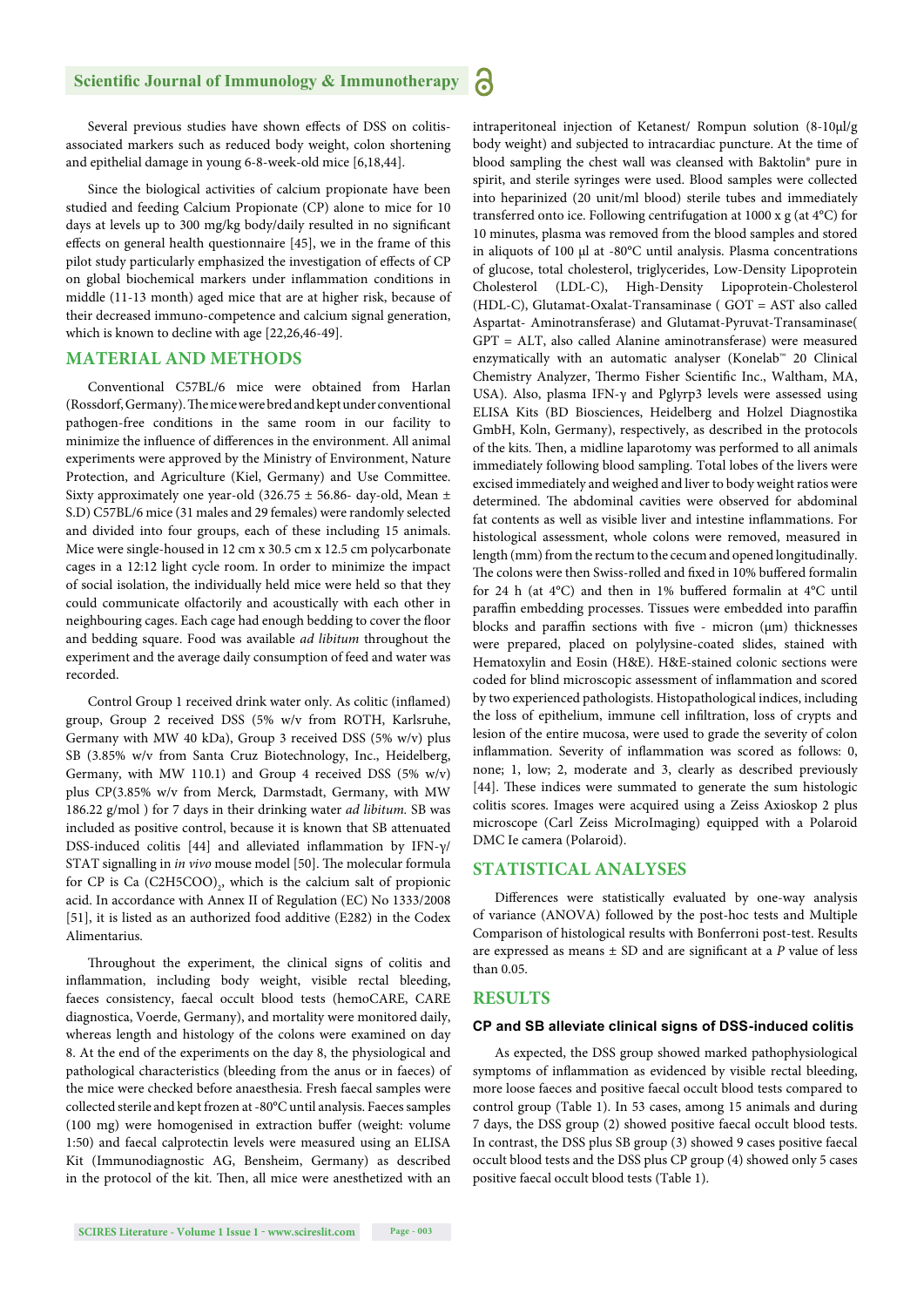**Table 1:** Physiological and pathophysiological characteristics of DSS and SCFAs - treated middle aged mice.

|           |            |             | Body weight (g) |                              | Stool<br>consistency | Number of observed positive<br>cases of faecal occult blood tests<br>(among 15 mice per group,<br>during 7 days) | Colon length<br>(cm)       |
|-----------|------------|-------------|-----------------|------------------------------|----------------------|------------------------------------------------------------------------------------------------------------------|----------------------------|
|           |            | Mortality/n | Day 0           | Day 8                        |                      |                                                                                                                  |                            |
| Group Nr. | Treatments |             |                 |                              |                      |                                                                                                                  |                            |
|           | Control    | 0/15        | $34.1 \pm 5.7$  | $35.8 \pm 6.9$               | Normal               | っ                                                                                                                | $10.1 \pm 1.7$             |
| 2         | <b>DSS</b> | 0/15        | $33.5 \pm 6.8$  | $27.5 \pm 4.7$ * $\dagger$   | Loose stool          | $53*$                                                                                                            | $7.1 \pm 1.5^*$            |
| 3         | $DSS + SB$ | 0/15        | $33.6 \pm 4.3$  | $31.5 \pm 4.4$ <sup>**</sup> | Normal               | 9.8                                                                                                              | $8.9 \pm 1.2$ <sup>§</sup> |
| 4         | $DSS + CP$ | 0/15        | $32.0 \pm 5.1$  | $32.4 \pm 6.4$               | Normal               | $5*$                                                                                                             | $9.5 \pm 0.7$              |

**\*** *p* < 0.05, signifi cant difference *versus* control

**p** < 0.01, significant difference of group 3 and 4 *versus* group 2

**†** *p* < 0.05, signifi cant difference of day 0 *versus* day 8

For fecal occult blood testing, fecal samples were obtained from all mice on each day of the study by taking individual mice out of their cage. The colon length was measured from the rectum to the cecum on day 8.

As shown in Table 1, no significant body weight differences were found between the four groups on day 0. The mice were weighed five times during the experimental period. In the colitic group (DSS alone), body weights were increased during the first four days and begin to decrease gradually from day 5 onward, so that their cumulative weight loss remained significantly through the 7 days of treatment compared to control group.

The body weights at day 8 of the DSS plus SB (3) and the DSS plus  $CP$  (4) groups were significantly higher than those of DSS group 2  $(p < 0.05)$ . However, on day 8, no significant body weight differences were observed between the DSS plus SB (3) and the DSS plus CP (4) groups.

Liver weight and liver weight to body weight ratio were determined to assess the general health of the animals [52]. Consistent with the body weight data, the liver weights (Figure 1 A) and the liver weight to body weight ratios (Figure 1 B) were significantly lower for mice receiving DSS plus SB or DSS plus CP than for the DSS group (inflamed group). Interestingly, the DSS-treated group (2) appeared to have more abdominal fat than the DSS plus SB (3) and DSS plus CP (4) groups.

For each mouse, average daily food and water intakes were calculated. The mean food intake was  $2.81 \pm 0.33$  g for control mice whereas the food intakes in the inflamed group (DSS alone), DSS plus SB and DSS plus CP groups were lower, at  $2.41 \pm 0.56$  g,  $2.09 \pm 0.39$  g and  $2.11 \pm 0.44$  g. There was no significant difference in the volume of water consumed by each group of mice (data not shown).

The colonic mucosal injury and inflammation was further evaluated based on total colon length. The gross appearance of the organs from the DSS-treated mice showed obvious reddening and shortening of the colon, which are typical signs of intestinal inflammation. Consistent with the exacerbated clinical signs, DSS exposure alone caused significantly decreased colon lengths of mice killed on day 8. On the other hand, both SB and CP, concurrent with alleviations in pathophysiological indices of intestinal inflammation, significantly suppressed DSS-induced shortening of colon length, a marker for colitis. However, in this respect CP was more effective than SB (Table 1 and Figure 2).

## **Evaluation key biomarkers of metabolic disorders and liver inflammatory markers**

As shown in Figure 3A-C, SB and CP reduced significantly markers of metabolic disorders in response to DSS. As shown in Figure 3A, mice treated with DSS plus SB and DSS plus CP showed





significantly lower plasma levels of glucose, triglycerides, cholesterol and LDL, compared with mice that received DSS alone  $(p < 0.05)$ . However, reduction in cholesterol did not reach statistical significance in the case of CP. Moreover, mice treated with DSS plus CP showed significantly higher plasma levels of HDL (Figure 3 B). This increase is reflected in a reduced ratio of total cholesterol to HDL and ratio of LDL to HDL (Figure 3 C).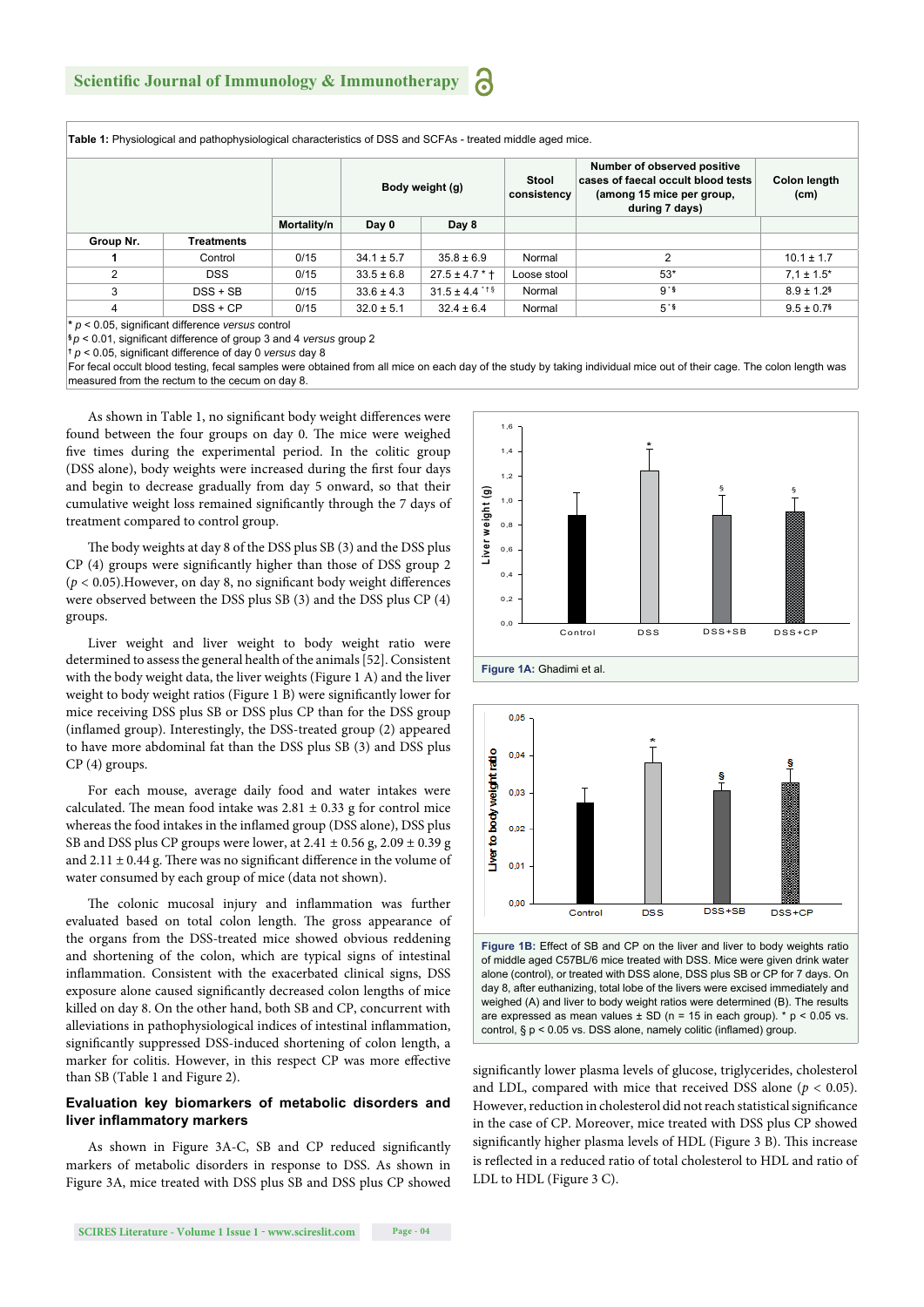6

Furthermore, to assess the degree of liver inflammation or damage, we examined blood plasma GOT and GPT levels, which are regarded as indices for liver function. In inflammatory conditions affecting the liver, ALT (GPT) is characteristically as high as or higher than AST (GOT), and the GOT/GPT ratio, which normally is  $< 1$ , becomes bigger than unity [53]. Normal C57BL/6 mice have a plasma GOT ranging from 77.2 U/l  $\pm$  6 SD and GPT 21U/l  $\pm$  2.6 SD [54]. As shown in table 3, mice treated with DSS alone had significantly lower abnormal plasma ALT levels (47.92 U/l  $\pm$  13.53 SD) and significantly higher abnormal AST levels (100.73 U/l ± 13.41 SD). Abnormal values of these two enzymes are reflected in increased AST/ALT ratio  $> 2$ . Conversely, mice given DSS together with CP had significantly lower AST/ALT ratio (< 1 = 0.99) than mice given DSS alone, indicating that CP counteracts the inflammatory activity of DSS and recovers the DSS-impaired AST/ALT ratio.

#### **Histological evaluation of colonic inflammation**

Five-micron colonic sections were H&E stained, coded for blind microscopic assessment of inflammation and evaluated in a blinded fashion by two clinical experienced pathologists for loss of epithelium, immune cell infiltration, loss of crypts and lesion of the entire mucosa (Figure 4). Severity of inflammation was scored as follows: 0, none; 1, low; 2, moderate and 3, clearly. These indices were summarized to generate the histologic colitis scores. H&E-stained day 8 colon sections of DSS-treated mice showed severe lesions throughout the mucosa, alteration of epithelial structure, high-level neutrophil and lymphocyte infiltration into the mucosal and submucosal areas, and loss of crypts (Figure 4C, D). In H&E-stained sections, morphological changes of the colon were lower in DSS plus SB group (Figure 4E, F) compared with DSS group. Interestingly, histological damages of the colon were not observed in CP group which improved completely the histopathological indices of colonic inflammation compared with colitic group (Figure 4G, H). All alterations observed were combined



Figure 2: A scatter diagram graph showing influence of SB and CP on the colonic length of middle aged C57BL/6 mice treated with DSS. Mice were given drink water alone (control), or treated with DSS alone, DSS plus SB or CP for 7 days. The colon length was measured from the rectum to the cecum on day 8. The results are expressed as mean values ( $n = 15$  in each group) connected to table1.



group), DSS plus SB or DSS plus CP in drinking water for 7 days (n = 15 per group). On day 8, the mice were euthanized and blood plasma samples were analyzed for biomarkers of metabolic disorders including glucose, triglycerides, cholesterol and LDL (A), HDL (B), ratio of total cholesterol to HDL and ratio of LDL to HDL(C). The results are expressed as mean values  $\pm$  SD (n= 15 in each group). \* p< 0.05 vs. control, § p < 0.05, significant difference of group 3 (DSS plus SB and 4 (DSS plus CP) versus group 2( DSS alone).

to obtain histological scores (Table 2). The histological damage score in DSS plus SB and DSS plus CP groups was significantly decreased as compared with the colitic group (DSS alone); however, the score was significantly lower in DSS plus CP group than in DSS plus SB group. The histologic colitis scores calculated after DSS plus SB and DSS plus CP treatments were significantly lower than that of colitic group mice (DSS alone); 41 versus 15 and 0, respectively. Also, the difference between DSS plus SB and DSS CP groups was significant (Table 2).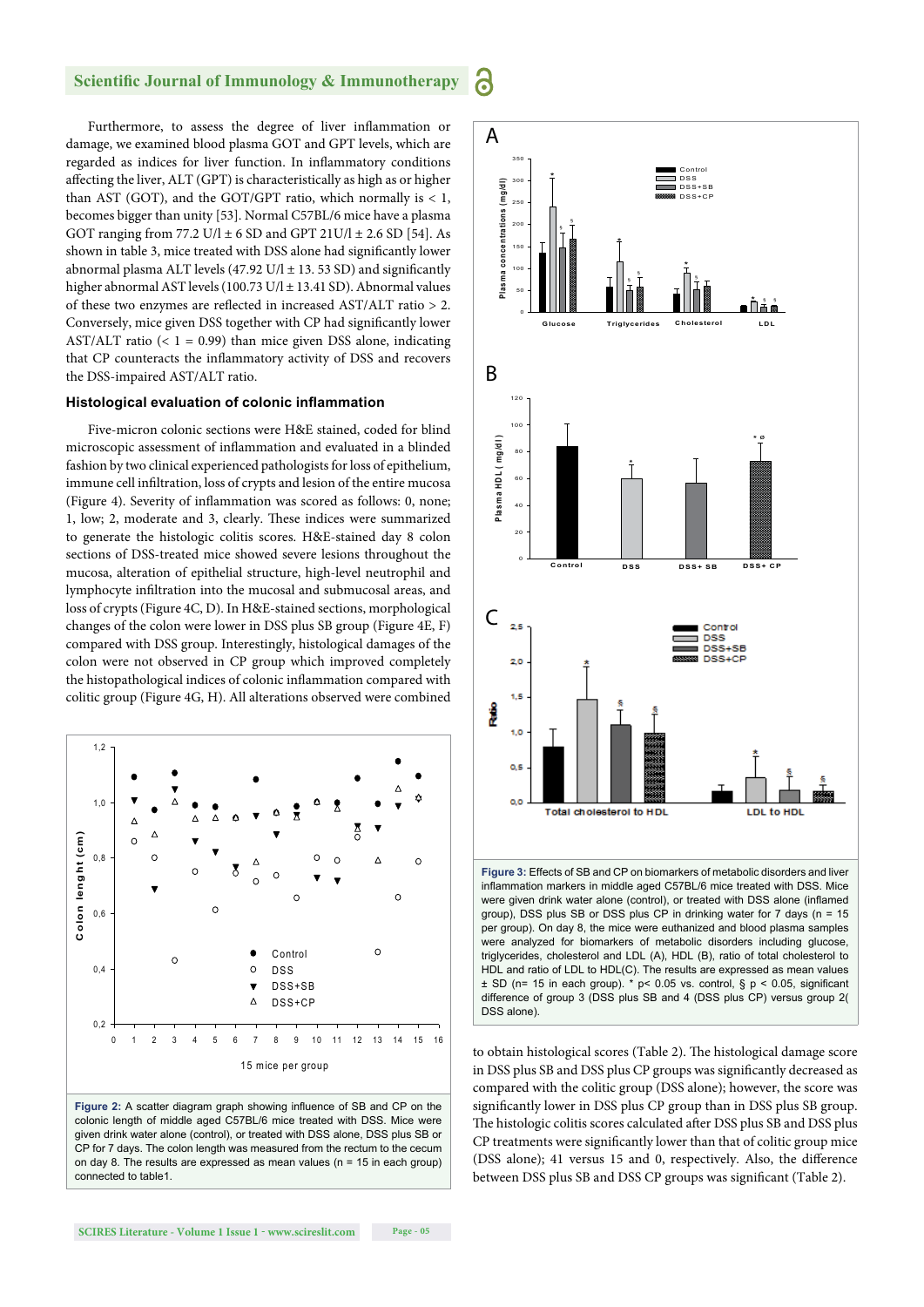# Assessment of specific markers (IFN-γ, calprotectin, **PGlyRP3)**

As shown in figure 5, IFN- $\gamma$  was drastically induced in DSS alonetreated mice. In contrast, the plasma level of IFN- $\gamma$  was significantly lower in mice given DSS plus SB and, particularly, DSS plus CP. When measuring plasma levels of Pglyrp3, mice treated with DSS plus SB or CP generated significantly higher levels of Pglyrp3 than the colitic group of mice treated with DSS alone ( $p < 0.05$ ) (Figure 6).

Next we measured fecal calprotectin concentrations because, on one hand, calprotectinis a calcium-binding protein, which is expressed in neutrophils, monocytes and early stage macrophages and its degranulation inside the intestinal lumen occurs as a response to local inflammation, and correlates positively and strongly with fecal



**Figure 4:** Effects of SB and CP on histological features of DSS-induced colitis in middle aged C57BL/6 mice. Mice were given drink water alone (control) or treated with DSS alone (inflamed group), DSS plus SB, or DSS plus CP in drinking water for  $7$  days (n = 15 per group). On day 8, the mice were euthanized and their entire colons were removed, longitudinally opened, Swiss-rolled, and embedded in paraffin. Histopathological indices, including the loss of epithelium, immune cell infiltration, loss of crypts and lesion of the entire mucosa, were used to grade the severity of colon inflammation. Representative photomicrographs (two individual mice from each group) are of the middle colon of control mice (A and B), inflamed mice treated with DSS alone (C and D), of mice treated with DSS plus SB (E and F) and of mice treated with DSS plus CP (G and H).Typical representative section of destroyed colon from DSS alone-treated mice showing loss of crypts and epithelial integrity as well as severe inflammatory cell infiltration. Representative sections from the colons of DSS plus SB and DSS plus CP treated mice showing the deep, even crypts observed in a section of normal colonic mucosa. Photomicrographs of H & E-stained sections, x 20.

**Table 2:** Histological grading of colitis. Histopathological indices, including the loss of epithelium, immune cell infiltration, loss of crypts and lesion of the entire mucosa, were used to grade the severity of colon inflammation. Severity of  $\frac{1}{2}$  inflammation was scored as follows: 0, none; 1, low; 2, moderate and 3, clearly These indices were summed to generate the sum histologic colitis scores.

a

|                                                                                                                                                                                                               |                                                  | Histological characterization of colon                                 | The sum<br>histologic<br>colitis<br>scores                              |                                                                                |                                                                                 |          |
|---------------------------------------------------------------------------------------------------------------------------------------------------------------------------------------------------------------|--------------------------------------------------|------------------------------------------------------------------------|-------------------------------------------------------------------------|--------------------------------------------------------------------------------|---------------------------------------------------------------------------------|----------|
| Group<br>Nr.                                                                                                                                                                                                  | <b>Treatments</b><br>$(n = 15 in$<br>each group) |                                                                        |                                                                         |                                                                                |                                                                                 |          |
| 1                                                                                                                                                                                                             | Control                                          | 15 cases of<br>score 0                                                 | 15 cases of<br>score 0                                                  | 15<br>cases of<br>score 0                                                      | 15<br>cases of<br>score 0                                                       | 0        |
| 2                                                                                                                                                                                                             | <b>DSS</b>                                       | 9 cases of<br>score 0<br>1 case of<br>score 1<br>4 cases of<br>score 2 | 1 cases of<br>score 0<br>7 cases of<br>score 1<br>7 cases of<br>score 2 | 8 cases<br>of score<br>0<br>6 cases<br>of<br>score1<br>1 case<br>of score<br>2 | 11<br>cases of<br>score 0<br>3 cases<br>of<br>score1<br>1 case<br>of score<br>2 | $41*$    |
| 3                                                                                                                                                                                                             | $DSS + SB$                                       | 14 cases of<br>score 0<br>1 case of<br>score 1                         | 4 cases of<br>score 0<br>9 cases of<br>score 1<br>1 cases of<br>score 2 | 14<br>cases of<br>score 0<br>1 case<br>of score<br>2                           | 14<br>cases of<br>score 0<br>1 case<br>of score<br>1                            | $15*$ \$ |
| 4                                                                                                                                                                                                             | $DSS + CP$                                       | 15 cases of<br>score 0                                                 | 15 cases of<br>score 0                                                  | 15<br>cases of<br>score 0                                                      | 15<br>cases of<br>score 0                                                       | Os       |
| Description of Scores: $0 =$ None, $1 =$ Low, $2 =$ Moderate and $3 =$ Clearly; *<br>Significant versus Control ( $p < 0$ . 05); § Significant difference of group 3 and 4<br>versus group 2 ( $p < 0$ . 05). |                                                  |                                                                        |                                                                         |                                                                                |                                                                                 |          |

| Table 3: Effects of SB and CP on liver enzymes of mice treated with DSS.            |                    |                      |                              |  |  |  |  |
|-------------------------------------------------------------------------------------|--------------------|----------------------|------------------------------|--|--|--|--|
| <b>Groups</b>                                                                       | GOT(AST) (IU/L)    | GPT(ALT) (IU/L)      | <b>AST: ALT</b>              |  |  |  |  |
| Control                                                                             | $116.42 \pm 11.19$ | $119.45 \pm 12.53$   | $0.97 \pm 0.89$              |  |  |  |  |
| DSS                                                                                 | $100.73 \pm 13.41$ | $47.92 \pm 13.53^*$  | $2 - 10 \pm 0.99^*$          |  |  |  |  |
| $DSS + SB$                                                                          | $104.00 \pm 18.97$ | $52.48 \pm 17.72^*$  | $1.98 \pm 1.07*$             |  |  |  |  |
| $DSS + CP$                                                                          | $110.36 \pm 16.43$ | 110.45 $\pm$ 12.53 § | $0.99 \pm 1.31$ <sup>§</sup> |  |  |  |  |
| Results are expressed as mean values of 15 mice per group ( $\pm$ SD; $n = 15$ ). * |                    |                      |                              |  |  |  |  |

Significant versus Control  $(p < 0.05)$ , § Significant versus inflamed group 2 (DSS) alone) *(p < 0. 05).*

occult blood and, on the other hand, age-related decrease in calcium signal generation plays a profound role in age-dependent decrease in the proportion and function of T cells [24,55]. Consistent with the IFN-γ data, fecal calprotectin was produced abundantly in mice treated with DSS alone. This augmented fecal calprotectin production was abrogated significantly when mice were administrated with DSS plus SB or DSS plus CP (Figure 7).

# **DISCUSSION**

The DSS-induced colitis murine model is commonly used to test the potential beneficial health effects of probiotic bacteria, their products and soluble factors or SCFAs like SB [20,44,56-59], but the majority of these studies have included a single gender and used younger 6-8 weeks old mice, which do not accurately represent the age of typical age-related metabolic and immunity disorders [22,26,46- 49]. It has been shown that the combination of obesity and chronic ulcerative colitis (DSS- induced severe inflammation) reciprocally exacerbates adipose tissue and colon inflammation [60] and patients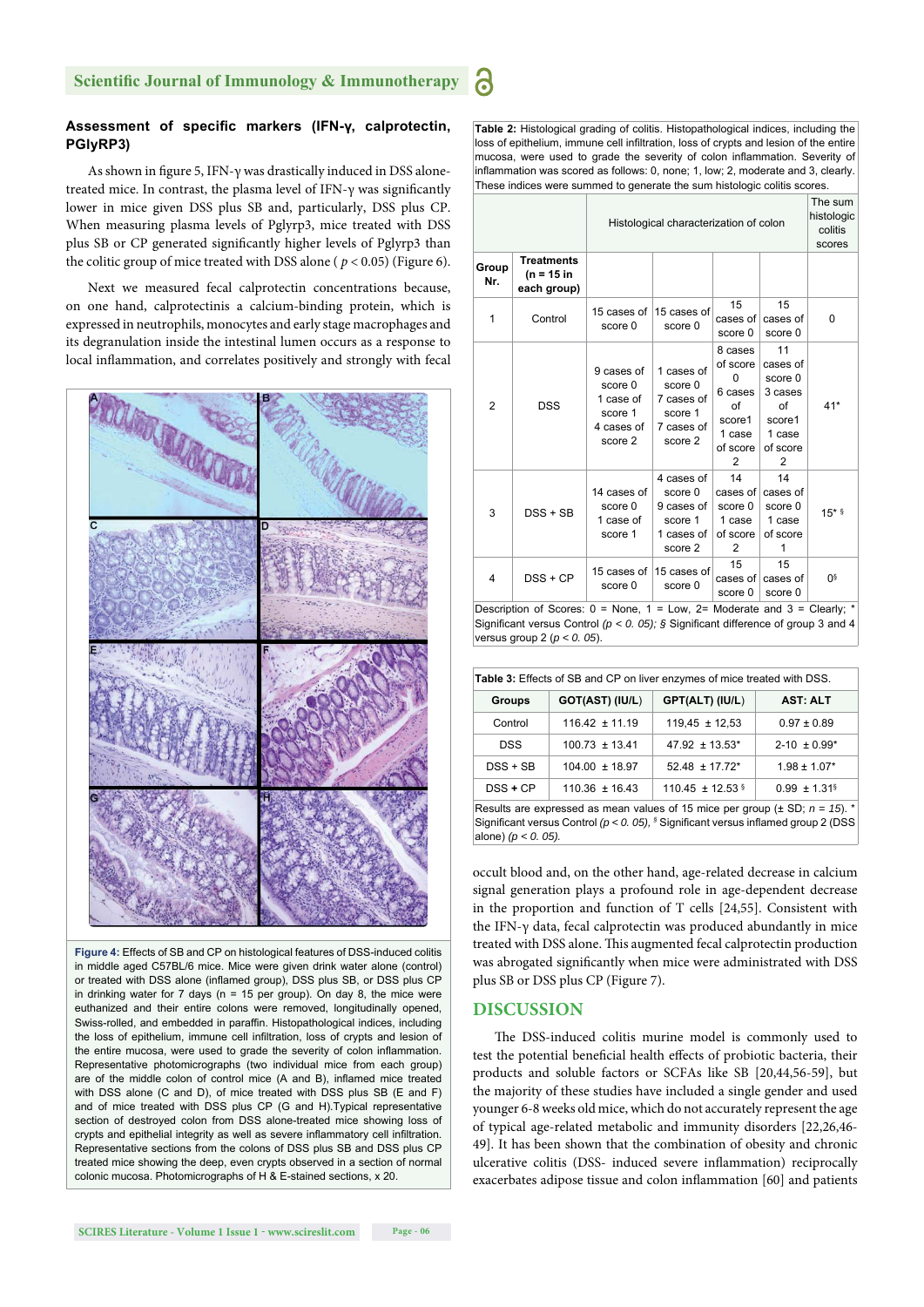6

with ulcerative colitis exhibit reduced Ca2+ signaling [61]. However, it is unknown whether gender influences clinical presentations and markers in DSS-induced inflammatory intestinal disease, Hence, in the present study, we sought to investigate the effects of CP in middleaged male and female mice under inflammatory conditions. We show here that SB and particularly CP alleviate DSS-induced colitis in middle-aged mice. Liver weight and visceral fat content have been seldom reported in DSS treated young mice [6,18,44]. The interesting result, however, is the difference between liver weight and abdominal fat content in our DSS treated middle-aged mice. Although during treatment with DSS alone inflammation was enhanced, as shown by rises in the extent of diarrhoea and rectal bleeding, and DSS alone reduced bod weight in the DSS group (2), but there was significant difference on liver weight and liver weight to body weight ratio between groups in the end of study. DSS would, therefore, seem also to disrupt metabolic processes and the prime cause of body weight loss is probably from dehydration in DSS alone-treated middle aged mice.



or treated with DSS alone, DSS plus SB or CP for 7 days. The results are expressed as mean values  $\pm$  SD (n = 15 in each group). \* p < 0.05 vs. control,  $\S p$  < 0.05 vs. DSS alone,  $\phi p$  < 0.05 vs. DSS plus SB.





Figure 7: Influence of SB and CP on the faecal calprotectin levels in middle aged C57BL/6 mice treated with DSS. Mice were given drink water alone (control) or treated with DSS alone, DSS plus SB or CP for 7 days. Faeces (100 mg), collected on day 8, were homogenised in extraction buffer (weight: volume 1:50) and faecal calprotectin levels were measured using an ELISA Kit (Immunodiagnostic AG, Germany) as described in the protocol of the kit. The results are expressed as mean values  $\pm$  SD (n = 15 in each group).  $*$  p < 0.05 vs. control, § p< 0.05 vs. DSS alone.

Interestingly, the mice in the DSS plus CP group showed lower abdominal fat compared to mice treated with DSS plus SB or with DSS alone. This effect may be due to increased blood calcium concentration, which increases faecal fat and energy excretion or more dehydration, which is typical of this model of colitis [62]. However, the reduced abdominal fat seen in the DSS plus CP group may be due to recovery of inflammation-induced disruption of metabolism, since dietary compounds-induced activation of the extracellular calcium-sensing receptor, which is distributed throughout the gastrointestinal tract, reduces colonic inflammation and promotes intestinal homeostasis in mouse model of DSS-induced colitis [63]. Moreover, these effects may result from improved calcium signals in T lymphocytes, because age-related declining in calcium signal generation contributes to functional immunodeficiency of old age in mice [48].

As complication of systemic extension of colitis, we also evaluated liver inflammation, affecting the metabolism of the body, based on key metabolic biomarkers including blood plasma levels of glucose, triglyceride, cholesterol, HDL and LDL as well as GOT and GPT liver enzymes that rise especially early in the disease. Of note, besides affecting gut inflammation, SB and, particularly, CP recovered the impaired liver function and body metabolism in middle aged mice treated with DSS.

Although DSS colitis is associated with severe inflammation, which is not comparable to the one occurring in obesity, our findings are, indeed, in line with previous studies showing the relationship between DSS-induced colitis and obesity as aggravating factors for each disease, with increased inflammation in the colon and adipose tissue and systemic alterations observed in the spleen, lymph nodes and bloodstream [60]. However, we confirmed, for SB and CP, previous studies showing that principle SCFAs protect against dietinduced obesity, by reducing body fat percentage [6,10,64-66]. Lastly, there are evidently differences in production of various hormones between genders in middle-age. For example, we observed that female mice treated with DSS alone had longer colon, lower decrease in body weight, and lower liver weight compared to males. Overall, our analysis reveals that female mice show less signs of inflammation and develop DSS-induced colitis. This protection seems to be mediated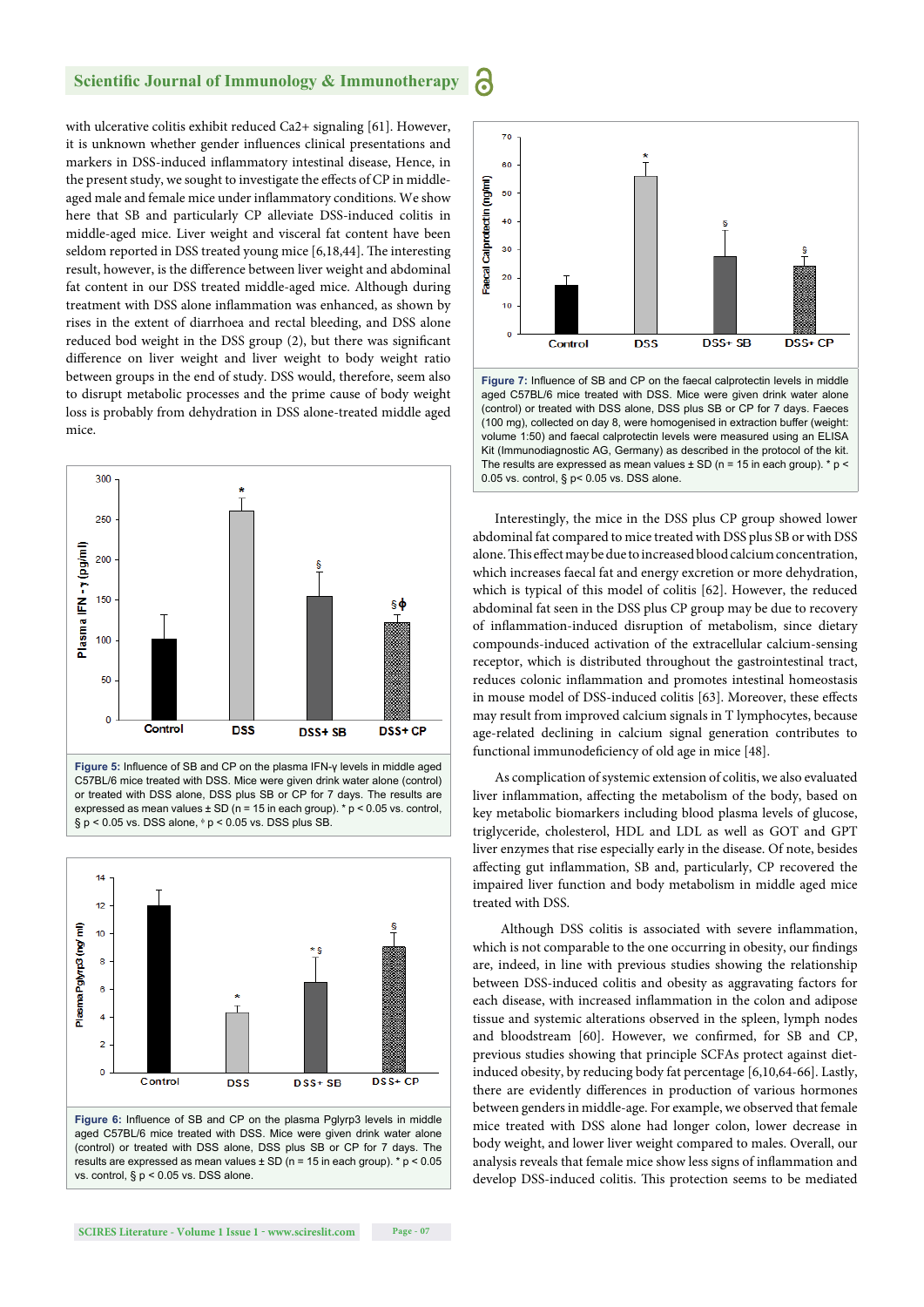by estradiol [57]. However, the use of a single gender may be more appropriate.

Because PglyRP3 protects mice from experimental colitis by preventing induction of IFN-γ [19,21] and to further molecularly confirm the exacerbated clinical signs, we measured plasma levels of PglyRP3 and IFN-γ. At the molecular levels, the inflammationalleviating effects of SB and CP were reflected in blood and faeces. In blood as well as faeces, DSS plus SB and DSS plus CP abolished significantly the DSS alone-induced plasma levels of IFN- and faecal calprotectin levels as hallmarks of inflammation [19]. In blood, however, treatment with DSS plus SB or DSS CP resulted in significantly higher concentrations of PglyRP3 as compared with DSS alone. This result confirms a previous study, suggesting intestinal mucosal homeostasis and protection roles of Pglyrp3 against colitis [67] and that Pglyrp3 may mediate the benefits of enteric microbiome metabolites. Together, these data indicate that calcium propionate protects against DSS-induced colitis and related disruption of body metabolism in middle aged mice. Its exact mechanism is unclear, but two possibilities seem reasonable : (1) calcium, as a signal molecule, in combination with propionate, as SCFA produced naturally in intestinum by bifidobacteria, may regulate body metabolism via antiinflammatory effect and influence of calcium signalling. Calcium signalling and calcium-sensing receptor activation by high Ca levels by itself protects against DSS-induced colitis in mice via modulating mucosal apoptosis of the distal large intestine and protecting against constitutive epithelial cell damage [30,68]; and (2) luminal propionate itself, as a resident gut commensal bifidobacteria growth promoting nutrient, attenuates DSS-associated disruption of tight junction proteins and the intestinal barrier. The DSS model of acute inflammation is based on disruption of tight junction proteins and the intestinal barrier, resulting in translocation and dissemination of luminal bacteria and activation of local and systemic innate and adaptive proinflammatory immune responses [59,68]. Whether these observations can be extended to patients with colitis deserves consideration.

Regarding biological activity of calcium propionate and its target cells, both immune cells and epithelial cells seem to be involved. In case of inflammation, immune cells interact with endothelial cells, they are captured, they roll, are activated and arrested, which is followed by strengthening adhesion between immune cells and endothelial cells, and the immune cells finally migrate through the endothelial layer in a paracellular or transcellular manner and can thus be enriched in inflamed tissues [69]. Plasma/ fecal concentrations of PglyRP3 (from epithelial cells), IFN-γ (from both activated T lymphocytes and epithelial cells) and calprotectin (from neutrophils) are original indications for this propose.

Recently, Tong et al. 2016 [70] have shown that sodium propionate ameliorates DSS-induced colitis by improving intestinal permeability and reducing inflammation in young mice. However, we included Na-Butyrate as positive control and there are several reasons why we used Ca-propionate instead of Na-propionate and didn't include a group Na-propionate: (i) Ca-propionate, as an antifungal authorized food additive, is directly added to foods (especially for bread and other baked products); (ii) In contrast to Ca-propionate, Na-propionate is a chemical compound that is not directly added to foods; rather it is used as a preservative for silage and grain storage, as highly digestible energy and source of sodium for high-yielding dairy cows and as chloride-free sodium source in laying hens; and (iii) patients with ulcerative colitis exhibit reduced Ca2+ signalling [61].

Collectively, our results suggest that gender-specific and agespecific differences in immunological and metabolic responses of mice, following inflammation, to probiotics and enteric beneficial microbiome metabolites should be taken into account. In addition to immunocompetence, however, calcium signal generation may represent a novel mechanism by which gut microbiota regulates host metabolism.

# **ACKNOWLEDGMENTS**

We would like to thank Institute Danone for granting financial support for some consumables. Technical assistance by Nadine Sommer is gratefully acknowledged. We thank Maren Reffelmann and other colleagues at the Institute of Clinical Molecular Biology (IKMB) for helpful technical assistance for histology of the colon samples.

# **REFERENCES**

6

- 1. Claesson MJ, Jeffery IB, Conde S, Power SE, O'Connor EM, Cusack S, et al. Gut microbiota composition correlates with diet and health in the elderly. Nature. 2012; 488: 178-184. https://goo.gl/SNk2Qj
- 2. De mattosAM, OvidioPP, Jordao AA, Da Costa JA, Chiarello PG. Association of body fat with inflammation in peritoneal dialysis. Inflammation. 2013; 36: 689-695. https://goo.gl/FRTTo8
- 3. Guigoz Y, DoreJ, Schiffrin EJ. The inflammatory status of old age can be nurtured from the intestinal environment. Curr Opin Clin Nutr Metab Care. 2008; 11: 13-20. https://goo.gl/JUUAUm
- 4. Kinross J, Nicholson JK. Gut microbiota: Dietary and social modulation of gut microbiota in the elderly. Nat Rev Gastroenterol Hepatol. 2012; 9: 563-4. https://goo.gl/9Wc9B7
- 5. Magrone T, Jirillo E. The interaction between gut microbiota and age-related changes in immune function and inflammation. Immun Ageing. 2013; 10: 31. https://goo.gl/UoB5d2
- 6. Macia L, Tan J, Vieira AT, Leach K, Stanley D, Luong S, et al. Metabolitesensing receptors GPR43 and GPR109A facilitate dietary fibre-induced gut homeostasis through regulation of the inflammasome. Nat Commun. 2015; 1: 6734. https://goo.gl/jQFrQB
- 7. Mathis D, Shoelson SE. Immunometabolism: an emerging frontier. Nat Rev Immunol. 2011; 11: 81. https://goo.gl/vXsuYh
- 8. Yatsunenko T, Rey FE, Manary MJ, Trehan I, Dominguez-Bello MG, Contreras M, et al. Human gut microbiome viewed across age and geography.Nature. 2012; 486: 222-227. https://goo.gl/uqtLZy
- 9. Rampelli S, Candela M, Turroni S, Biagi E, Collino S, Franceschi C, et al. Functional metagenomic profiling of intestinal microbiome in extreme ageing. Aging. (Albany NY). 2013; 5: 902-912. https://goo.gl/CvRDvy
- 10. Byrne CS, Chambers ES, Morrison DJ, Frost G. The role of short chain fatty acids in appetite regulation and energy homeostasis. Int J Obes (Lond).2015; 39: 1331-1338. https://goo.gl/3roYYy
- 11. Chen J, Wang R, Li XF, Wang RL. Bifidobacterium Adolescentis Supplementation Ameliorates Visceral Fat Accumulation and Insulin Sensitivity in an Experimental Model of the Metabolic Syndrome.Br J Nutr. 2012; 07: 1429-1434. https://goo.gl/vJ5U4J
- 12. Canfora EE, Jocken JW, Blaak EE. Short-chain fatty acids in control of body weight and insulin sensitivity. Nat Rev Endocrinol. 2015; 11: 577-91. https://goo.gl/sZ4NbV
- 13. Den besten G, Bleeker A, Gerding A, Van eunen K, Havinga R, Van dijk TH, et al. Short-Chain Fatty Acids Protect Against High-Fat Diet-Induced Obesity via a PPARγ-Dependent Switch FromLipogenesis to Fat Oxidation. Diabetes*.* 2015; 64: 2398-23408. https://goo.gl/iJRKr2
- 14. Gao Z, Yin J, Zhang J, Ward RE, Martin RJ, Lefevre M, et al. Butyrate improves insulin sensitivity and increases energy expenditure in mice. Diabetes. 2009; 58: 1509-1517. https://goo.gl/Ritp1v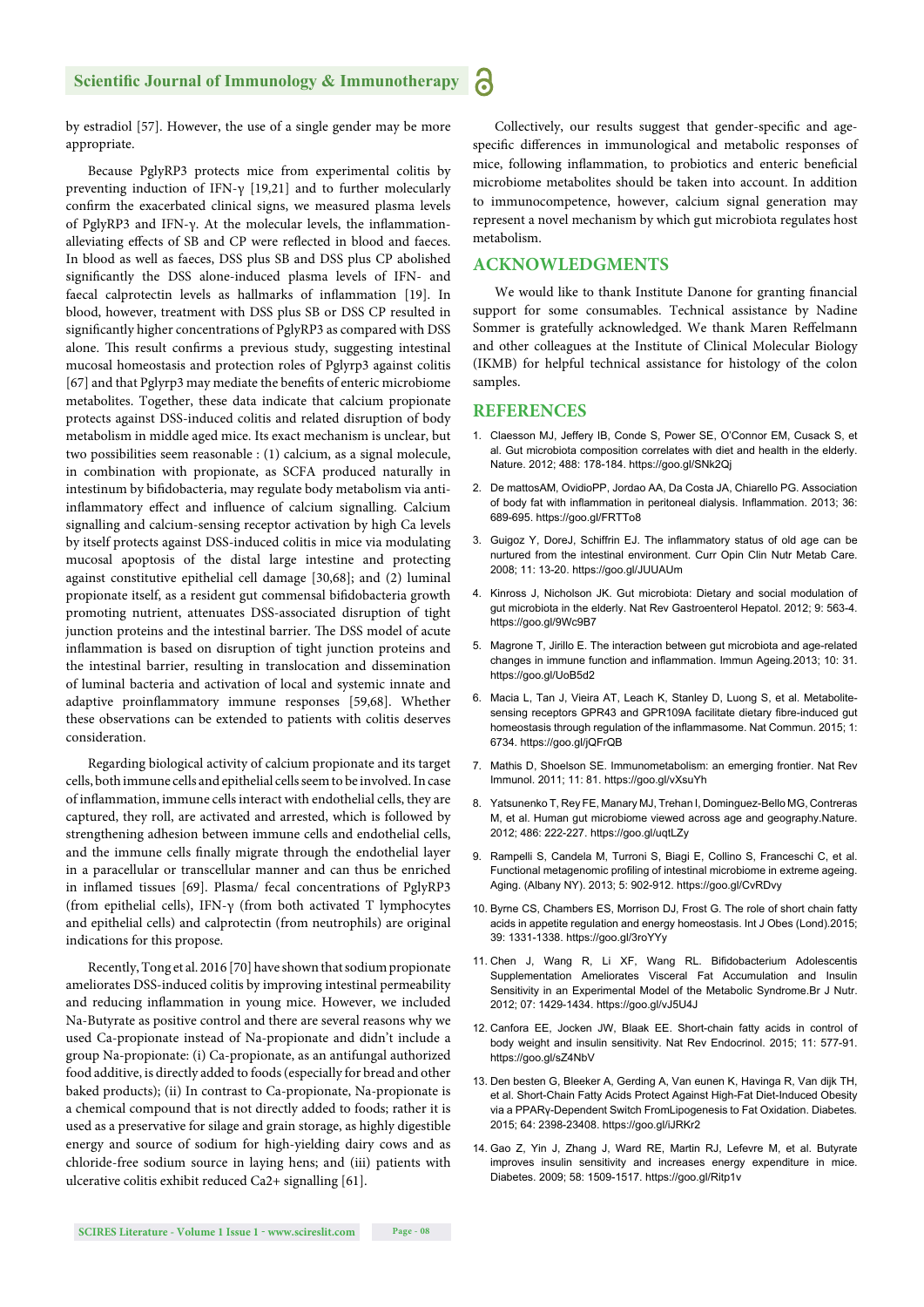- 15. Lin HV, Frassetto A, Kowalik EJ Jr, Nawrocki AR, Lu MM, Kosinski JR, et al. Butyrate and Propionate Protect against Diet-Induced Obesity and Regulate Gut Hormones via Free Fatty Acid Receptor 3-Independent mechanisms. PLoS One*.* 2012; 7: 35240. https://goo.gl/LihBYm
- 16. Tan J, McKenzie C, Potamitis M, Thorburn AN, Mackay CR, Macia L. The role of short-chain fatty acids in health and disease. Adv Immunol. 2014; 121: 91-119. https://goo.gl/z1dp9K
- 17. Kim MH, Kang SG, Park JH, Yanagisawa M, Kim CH. Short-chain fatty acids activate GPR41 and GPR43 on intestinal epithelial cells to promote inflammatory responses in mice. Gastroenterology. 2013; 145: 396-406. https://goo.gl/f25Syb
- 18. Park J, Kim M, Kang SG, Jannasch AH, Cooper B, Patterson J, et al. Shortchain fatty acids induce both effector and regulatory T cells by suppression of histone deacetylases and regulation of the mTOR-S6K pathway. Mucosal Immunol. 2014; 10: 80-83. https://goo.gl/iNw3gY
- 19. Saha S, Jing X, Park SY, Wang S, Li X, Gupta D, et al. Peptidoglycan recognition proteins protect mice from experimental colitis by promoting normal gut flora and preventing induction of interferon-gamma. Cell Host Microbe. 2010; 8: 147-162. https://goo.gl/dgvSfF
- 20. Singh V, Kumar A, Raheja G, Anbazhagan AN, Priyamvada S, Saksena S, et al. Lactobacillus acidophilus Attenuates Down-regulation of DRA Function and Expression in Inflammatory Models. Am J Physiol Gastrointest Liver Physiol. 2014; 307: 623-631. https://goo.gl/RcCrB3
- 21. Villena J, Kitazawa H. Modulation of Intestinal TLR4-Inflammatory Signaling Pathways by Probiotic Microorganisms: Lessons Learned from Lactobacillus jensenii TL2937. Front Immunol. 2014; 4: 512. https://goo.gl/JdMFiC
- 22. Adolfsson O, Huber BT, Meydani SN. Vitamin E-enhanced IL-2 production in old mice: naive but not memory T cells show increased cell division cycling and IL-2-producing capacity. J Immunol. 2001; 167: 3809-3817. https://goo.gl/tC4DwE
- 23. Miller RA, Garcia G, Kirk CJ, Witkowski JM. Early activation defects in T lymphocytes from aged mice.Immunol Rev.1997; 160: 79-90. https://goo.gl/PA75ky
- 24. Philosophe B, Miller RA. Diminished Calcium Signal Generation in Subsets of T Lymphocytes That Predominate in Old Mice*.*J. Gerontol. 1990; 45: 87-93. https://goo.gl/5UyxFe
- 25. Whitman DB. The Immunology of Aging. 1990
- 26. Wu D, Meydani SN. Age-associated changes in immune and inflammatory responses: impact of vitamin E intervention. J Leukoc Biol. 2008; 84: 900-14. https://goo.gl/vHBcRg
- 27. Wang L, Ray A, Jiang X, Wang JY, Basu S, Liu X, et al. T regulatory cells and B cells cooperate to form a regulatory loop that maintains gut homeostasis and suppresses dextran sulfate sodium-induced colitis. Mucosal Immunol. 2015; 8: 1297-312. https://goo.gl/auvqhE
- 28. Chami B, Yeung AWS, van Vreden C,King NJC, Bao S. The Role of CXCR3 in DSS-Induced Colitis. PLoS One. 2014; 9: 101622. https://goo.gl/MWQiXf
- 29. Ihara E, Beck PL, Chappellaz M, Wong J, Medlicott SA, MacDonald JA. Mitogen-activated protein kinase pathways contribute to hyper contractility and increased Ca2+ sensitization in murine experimental colitis. Mol Pharmacol*.* 2009; 75: 1031-1041. https://goo.gl/ecP9nm
- 30. Pele LC, Thoree V, Mustafa F, He S, Tsaprouni L, Punchard NA, et al. Low dietary calcium levels modulate mucosal caspase expression and increase disease activity in mice with dextran sulfate sodium induced colitis. J Nutr. 2007; 137: 2475-2480. https://goo.gl/S6wv7o
- 31. Zemel MB, Sun X. Dietary Calcium and Dairy Products Modulate Oxidative and Inflammatory Stress in Mice and Humans. J Nutr. 2008; 138: 1047-1052. https://goo.gl/tFofWf
- 32. Xu H, Barnes GT, Yang Q, Tan G, Yang D, Chou CJ, et al. Chronic inflammation in fat plays a crucial role in the development of obesity-related insulin resistance. J Clin Invest. 2003; 112: 1821-1830. https://goo.gl/iX5gAf
- 33. Kersten S. Regulation of nutrient metabolism and inflammation. Results Probl Cell Differ. 2010; 52: 13-25. https://goo.gl/pDMKwj
- 34. Shephard RJ. Aging and Exercise. Encyclopedia of Sports Medicine and Science (T.D.Fahey). 7 March 1998; Retrieved 2007-06-26

35. CartwrightMJ, Tchkonia T, KirklandJL. Aging in Adipocytes: Potential Impact of Inherent, Depot-Specific Mechanisms. Exp. Gerontol. 2007; 42: 463-471. https://goo.gl/M2hia8

6

- 36. Phinney SD. Fatty acids, inflammation, and the metabolic syndrome. Am J Clin Nutr. 2005; 85: 1151-2. https://goo.gl/DXz2nH
- 37. Remely M, AumuellerE, MeroldC, Dworzak S, Hippe B1, Zanner J, et al. Effects of short chain fatty acid producing bacteria on epigenetic regulation of FFAR3 in type 2 diabetes and obesity. Gene. 2014; 537:85-92. https://goo. gl/7LtMpN
- 38. Sharman MJ, Volek JS. Weight loss leads to reductions in inflammatory biomarkers after a very-low-carbohydrate diet and a low-fat diet in overweight men. Clin Sci. (Lond). 2004; 107: 365-369. https://goo.gl/QRxygv
- 39. Teng KT, Chang CY, Chang LF, Nesaretnam K. Modulation of obesityinduced inflammation by dietary fats: mechanisms and clinical evidence. Nutr J. 2014; 13: 12. https://goo.gl/mU7Ebr
- 40. Xiao S, Fei N, Pang X, Shen J, Wang L, Zhang B, et al. A gut microbiotatargeted dietary intervention for amelioration of chronic inflammation underlying metabolic syndrome. FEMS Microbiol Ecol. 2014; 87: 357-367. https://goo.gl/qfxz2t
- 41. Zhang C, Li S, Yang L, Huang P, Li W, Wang S, et al. Structural modulation of gut microbiota in life-long calorie-restricted mice. Nat Commun. 2013; 4: 2163. https://goo.gl/NsERhJ
- 42. Hamer M, Steptor A. Prospective study of physical fitness, adiposity, and inflammatory markers in healthy middle-aged men and women. Am J Clin Nutr. 2009; 89: 85-89. https://goo.gl/zkkaAv
- 43. Licastro F, Candore G, Lio D, Porcellini E, Colonna-Romano G, Franceschi C, et al. Innate immunity and inflammation in ageing: a key for understanding age-related diseases. Immun Ageing*.* 2005; 2: 8. https://goo.gl/gxvvYF
- 44. Mishiro T, Kusunoki R, Otani A, Ansary MM, Tongu M, Harashima N, et al. Butyric acid attenuates intestinal inflammation in murine DSS-induced colitis model via milk fat globule-EGF factor. Lab Invest. 2013; 93: 834-843. https://goo.gl/czJheJ
- 45. Bingham E, Cohrssen B, Powell CH. Patty's Toxicology vol1-9 5th ed. John Wiley & Sons. New York. 2001; 5: 705. https://goo.gl/U7XeEt
- 46. Li SP, Miller RA. Age-associated decline in IL-4 production by murine T lymphocytes in extended culture. CellImmunol*.* 1993; 151: 187-195. https://goo.gl/sRaR1f
- 47. Miller RA. Calcium signals in T lymphocytes from old mice. Life Sci*.* 1996; 59: 469-475. https://goo.gl/jEJF2V
- 48. Miller RA: Aging and immune function: cellular and biochemical analyses. Exp Gerontol.1994; 29: 21-35. https://goo.gl/zqNCRR
- 49. Vissinga C, Hertogh-Huijbregts A, Rozing J, Nagelkerken L. Analysis of the age-related decline in alloreactivity of CD4+ and CD8+ T cells in CBA/RIJ mice. Mech Ageing Dev. 1990; 51: 179-94. https://goo.gl/beJdHB
- 50. Klampfer L, Huang J, Sasazuki T, Shirasawa S, Augenlicht L. Inhibition of interferon gamma signaling by the short chain fatty acid butyrate. Mol Cancer Res. 2003; 1: 855-862. https://goo.gl/SXtYWH
- 51. EFSA Panel on Food Additives and Nutrient Sources added to food (ANS). Scientific Opinion on the re-evaluation of propionic acid (E 280), sodium propionate (E 281), calcium propionate (E 282) and potassium propionate (E 283) as food additives. EFSA Journal. 2014; 12: 3779. https://goo.gl/6ZXS67
- 52. Yin M, Bradford BU, Wheeler MD, Uesugi T, Froh M, Goyert SM, et al. Reduced early alcohol-induced liver injury in CD14-deficient mice. J Immunol. 2001; 166: 4737-4742. https://goo.gl/2oUjmx
- 53. Burtis CA, Ashwood ER. Tietz Textbook of Clinical Chemistry 2nd edition, W B. Saunders, 1994.
- 54. Vieira EL, Leonel AJ, Sad AP, Beltrao NR, Costa TF, Ferreira TM, et al. Oral administration of sodium butyrate attenuates inflammation and mucosal lesion in experimental acute ulcerative colitis*.* J Nutr Biochem. 2012; 23: 430- 436. https://goo.gl/RdK9xx
- 55. Bustinduy AL, Sousa-Figueiredo JC, Adriko M, Betson M, Fenwick A, Kabatereine N, et al. Fecal occult blood and fecal calprotectin as point-ofcare markers of intestinal morbidity in Ugandan children with Schistosoma mansoni infection. PLoS NeglTropDis.2013; 7: 2542. https://goo.gl/XBCX9w